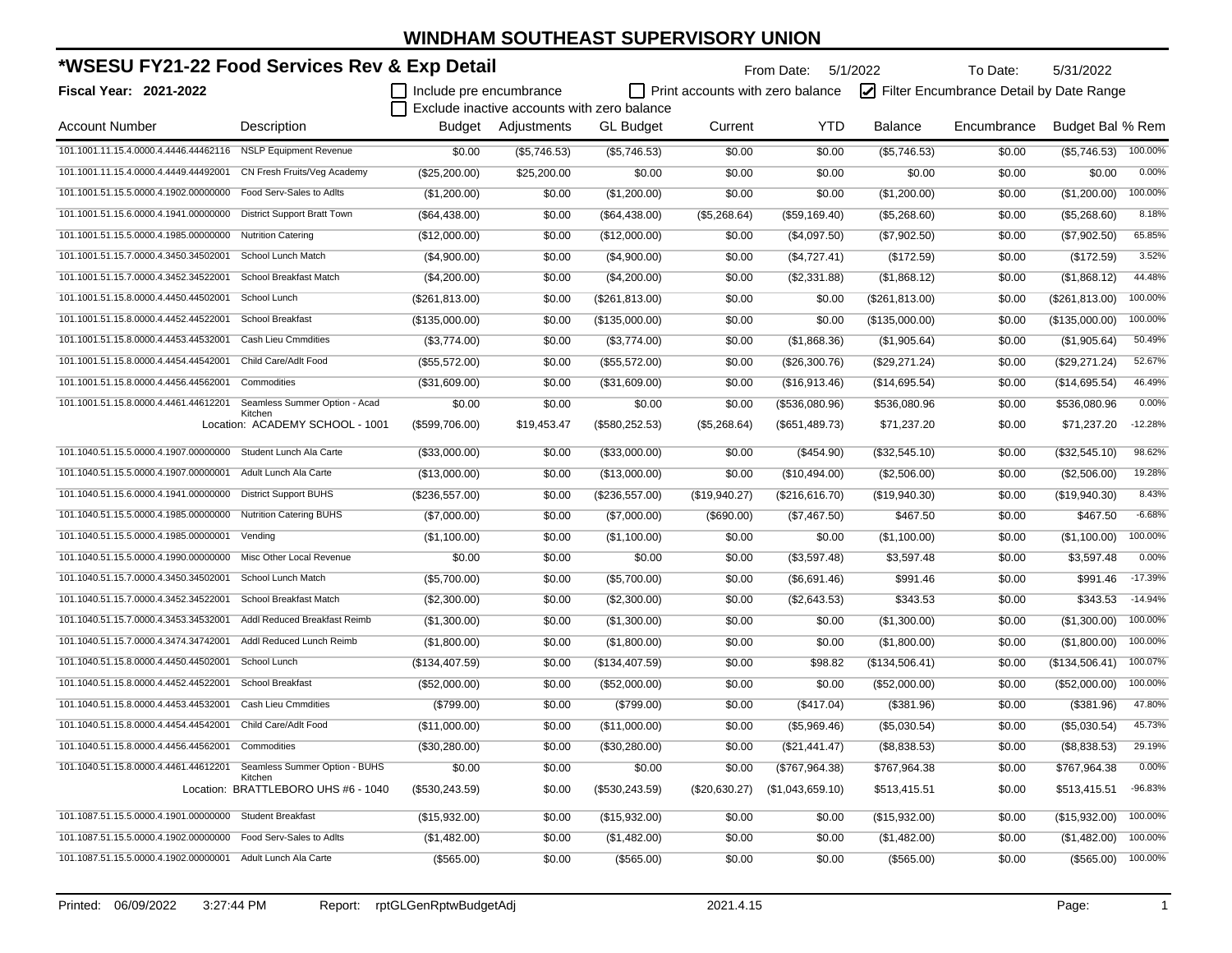| *WSESU FY21-22 Food Services Rev & Exp Detail                           |                                                   |                         |                                             |                  |                                         | From Date:     | 5/1/2022                                | To Date:    | 5/31/2022        |           |
|-------------------------------------------------------------------------|---------------------------------------------------|-------------------------|---------------------------------------------|------------------|-----------------------------------------|----------------|-----------------------------------------|-------------|------------------|-----------|
| <b>Fiscal Year: 2021-2022</b>                                           |                                                   | Include pre encumbrance |                                             |                  | $\Box$ Print accounts with zero balance |                | Filter Encumbrance Detail by Date Range |             |                  |           |
|                                                                         |                                                   |                         | Exclude inactive accounts with zero balance |                  |                                         |                |                                         |             |                  |           |
| <b>Account Number</b>                                                   | Description                                       |                         | Budget Adjustments                          | <b>GL Budget</b> | Current                                 | YTD.           | <b>Balance</b>                          | Encumbrance | Budget Bal % Rem |           |
| 101.1087.51.15.5.0000.4.1906.00000000                                   | School Lunch                                      | (\$25,347.00)           | \$0.00                                      | (\$25,347.00)    | \$0.00                                  | \$0.00         | (\$25,347.00)                           | \$0.00      | (\$25.347.00)    | 100.00%   |
| 101.1087.51.15.5.0000.4.1907.00000000                                   | Student Lunch Ala Carte                           | (\$750.00)              | \$0.00                                      | (\$750.00)       | \$0.00                                  | \$0.00         | (\$750.00)                              | \$0.00      | (\$750.00)       | 100.00%   |
| 101.1087.51.15.6.0000.4.1941.00000000                                   | <b>District Support Dummerston</b>                | (\$19,298.00)           | \$0.00                                      | (\$19,298.00)    | (\$1,609.18)                            | (\$17,688.80)  | (\$1,609.20)                            | \$0.00      | (\$1,609.20)     | 8.34%     |
| 101.1087.51.15.5.0000.4.1985.00000000                                   | Nutrition Catering Dummerston                     | (\$100.00)              | \$0.00                                      | (\$100.00)       | \$0.00                                  | \$0.00         | (\$100.00)                              | \$0.00      | (\$100.00)       | 100.00%   |
| 101.1087.51.15.7.0000.4.3450.34502001                                   | School Lunch Match                                | (\$715.00)              | \$0.00                                      | (\$715.00)       | \$0.00                                  | (\$730.41)     | \$15.41                                 | \$0.00      | \$15.41          | $-2.16%$  |
| 101.1087.51.15.7.0000.4.3452.34522001                                   | School Breakfast Match                            | \$0.00                  | \$0.00                                      | \$0.00           | \$0.00                                  | (\$341.46)     | \$341.46                                | \$0.00      | \$341.46         | 0.00%     |
| 101.1087.51.15.7.0000.4.3453.34532001                                   | Addl Reduced Breakfast Reimb                      | (\$732.00)              | \$0.00                                      | (\$732.00)       | \$0.00                                  | \$0.00         | (\$732.00)                              | \$0.00      | (\$732.00)       | 100.00%   |
| 101.1087.51.15.7.0000.4.3474.34742001                                   | Reduced Lunch Initiative                          | (\$976.00)              | \$0.00                                      | (\$976.00)       | \$0.00                                  | \$0.00         | (\$976.00)                              | \$0.00      | (\$976.00)       | 100.00%   |
| 101.1087.51.15.3.0000.4.3797.37970000                                   | Farm to School Dummerston                         | \$0.00                  | \$0.00                                      | \$0.00           | (\$5,000.00)                            | (\$5,000.00)   | \$5,000.00                              | \$0.00      | \$5,000.00       | 0.00%     |
| 101.1087.51.15.8.0000.4.4450.44502001                                   | School Lunch                                      | (\$24,218.00)           | \$0.00                                      | (\$24,218.00)    | \$0.00                                  | \$0.00         | (\$24,218.00)                           | \$0.00      | (\$24,218.00)    | 100.00%   |
| 101.1087.51.15.8.0000.4.4452.44522001                                   | School Breakfast                                  | (\$15,164.00)           | \$0.00                                      | (\$15, 164.00)   | \$0.00                                  | \$0.00         | (\$15,164.00)                           | \$0.00      | (\$15,164.00)    | 100.00%   |
| 101.1087.51.15.8.0000.4.4453.44532001                                   | Cash Lieu Cmmdities                               | \$0.00                  | \$0.00                                      | \$0.00           | \$0.00                                  | (\$175.24)     | \$175.24                                | \$0.00      | \$175.24         | 0.00%     |
| 101.1087.51.15.8.0000.4.4454.44542001                                   | Child Care/Adlt Food                              | \$0.00                  | \$0.00                                      | \$0.00           | \$0.00                                  | (\$2,466.84)   | \$2.466.84                              | \$0.00      | \$2,466.84       | 0.00%     |
| 101.1087.51.15.8.0000.4.4456.44562001                                   | Commodities                                       | (\$5,150.00)            | \$0.00                                      | (\$5,150.00)     | \$0.00                                  | (\$1,646.25)   | (\$3,503.75)                            | \$0.00      | (\$3,503.75)     | 68.03%    |
| 101.1087.51.15.8.0000.4.4461.44612201                                   | Seamless Summer Option -                          | \$0.00                  | \$0.00                                      | \$0.00           | \$0.00                                  | (\$85,917.37)  | \$85,917.37                             | \$0.00      | \$85,917.37      | 0.00%     |
|                                                                         | Dummerston<br>Location: DUMMERSTON SCHOOLS - 1087 | (\$110,429.00)          | \$0.00                                      | (\$110, 429.00)  | (\$6,609.18)                            | (\$113,966.37) | \$3,537.37                              | \$0.00      | \$3,537.37       | $-3.20%$  |
| 101.1128.11.15.5.0000.4.1901.00000000                                   | <b>Student Breakfast</b>                          | (\$4,045.00)            | \$0.00                                      | (\$4,045.00)     | \$0.00                                  | \$0.00         | (\$4,045.00)                            | \$0.00      | (\$4,045.00)     | 100.00%   |
| 101.1128.11.15.5.0000.4.1902.00000000                                   | Food Serv-Sales to Adlts                          | (\$385.00)              | \$0.00                                      | (\$385.00)       | \$0.00                                  | \$0.00         | (\$385.00)                              | \$0.00      | (\$385.00)       | 100.00%   |
| 101.1128.11.15.5.0000.4.1906.00000000                                   | Student Lunch                                     | (\$13,700.00)           | \$0.00                                      | (\$13,700.00)    | \$0.00                                  | \$0.00         | (\$13,700.00)                           | \$0.00      | (\$13,700.00)    | 100.00%   |
| 101.1128.11.15.5.0000.4.1907.00000000                                   | Student Lunch Ala Carte                           | (\$245.00)              | \$0.00                                      | (\$245.00)       | \$0.00                                  | \$0.00         | (\$245.00)                              | \$0.00      | (\$245.00)       | 100.00%   |
| 101.1128.11.15.5.0000.4.1907.00000001                                   | Adult Lunch Ala Carte                             | (\$300.00)              | \$0.00                                      | (\$300.00)       | \$0.00                                  | \$0.00         | (\$300.00)                              | \$0.00      | (\$300.00)       | 100.00%   |
| 101.1128.11.15.6.0000.4.1941.00000000                                   | <b>District Support Guilford</b>                  | (\$15,483.00)           | \$0.00                                      | (\$15,483.00)    | (\$1,253.55)                            | (\$14,229.50)  | (\$1,253.50)                            | \$0.00      | (\$1,253.50)     | 8.10%     |
| 101.1128.11.15.7.0000.4.3450.34502001                                   | School Lunch Match                                | (\$612.00)              | \$0.00                                      | (\$612.00)       | \$0.00                                  | (\$801.35)     | \$189.35                                | \$0.00      | \$189.35         | $-30.94%$ |
| 101.1128.11.15.7.0000.4.3452.34522001                                   | School Breakfast Match                            | (\$320.00)              | \$0.00                                      | (\$320.00)       | \$0.00                                  | (\$371.81)     | \$51.81                                 | \$0.00      | \$51.81          | $-16.19%$ |
| 101.1128.11.15.7.0000.4.3453.34532001                                   | Addl Breakfast Reimb                              | (\$485.00)              | \$0.00                                      | (\$485.00)       | \$0.00                                  | \$0.00         | (\$485.00)                              | \$0.00      | (\$485.00)       | 100.00%   |
| 101.1128.11.15.4.0000.4.4449.44492001                                   | CN Fresh Fruits/Veg Guilford                      | (\$8,226.00)            | \$8,226.00                                  | \$0.00           | \$0.00                                  | \$0.00         | \$0.00                                  | \$0.00      | \$0.00           | 0.00%     |
| 101.1128.11.15.8.0000.4.4450.44502001                                   | School Lunch                                      | (\$26,500.00)           | \$0.00                                      | (\$26,500.00)    | \$0.00                                  | \$0.00         | (\$26,500.00)                           | \$0.00      | (\$26,500.00)    | 100.00%   |
| 101.1128.11.15.8.0000.4.4452.44522001                                   | <b>School Breakfast</b>                           | (\$14,500.00)           | \$0.00                                      | (\$14,500.00)    | \$0.00                                  | \$0.00         | (\$14,500.00)                           | \$0.00      | (\$14,500.00)    | 100.00%   |
| 101.1128.11.15.8.0000.4.4453.44532001                                   | <b>Cash Lieu Cmmdities</b>                        | \$0.00                  | \$0.00                                      | \$0.00           | \$0.00                                  | (\$236.86)     | \$236.86                                | \$0.00      | \$236.86         | 0.00%     |
| 101.1128.11.15.8.0000.4.4454.44542001 Child Care/Adlt Food              |                                                   | \$0.00                  | \$0.00                                      | \$0.00           | \$0.00                                  | (\$3,334.26)   | \$3,334.26                              | \$0.00      | \$3,334.26       | 0.00%     |
| 101.1128.11.15.8.0000.4.4456.44562001                                   | Commodities                                       | (\$4,393.00)            | \$0.00                                      | (\$4,393.00)     | \$0.00                                  | (\$1,838.83)   | (\$2,554.17)                            | \$0.00      | (\$2,554.17)     | 58.14%    |
| 101.1128.11.15.8.0000.4.4461.44612201 Seamless Summer Option - Guilford |                                                   | \$0.00                  | \$0.00                                      | \$0.00           | \$0.00                                  | (\$76,880.97)  | \$76,880.97                             | \$0.00      | \$76,880.97      | 0.00%     |
|                                                                         | Location: GUILFORD CENTRAL SCHOOL - 1128          | (\$89,194.00)           | \$8,226.00                                  | (\$80,968.00)    | (\$1,253.55)                            | (\$97,693.58)  | \$16,725.58                             | \$0.00      | \$16,725.58      | $-20.66%$ |
| 101.1234.51.15.5.0000.4.1901.00000000 Student Breakfast                 |                                                   | (\$6,500.00)            | \$0.00                                      | (\$6,500.00)     | \$0.00                                  | \$0.00         | (\$6,500.00)                            | \$0.00      | (\$6,500.00)     | 100.00%   |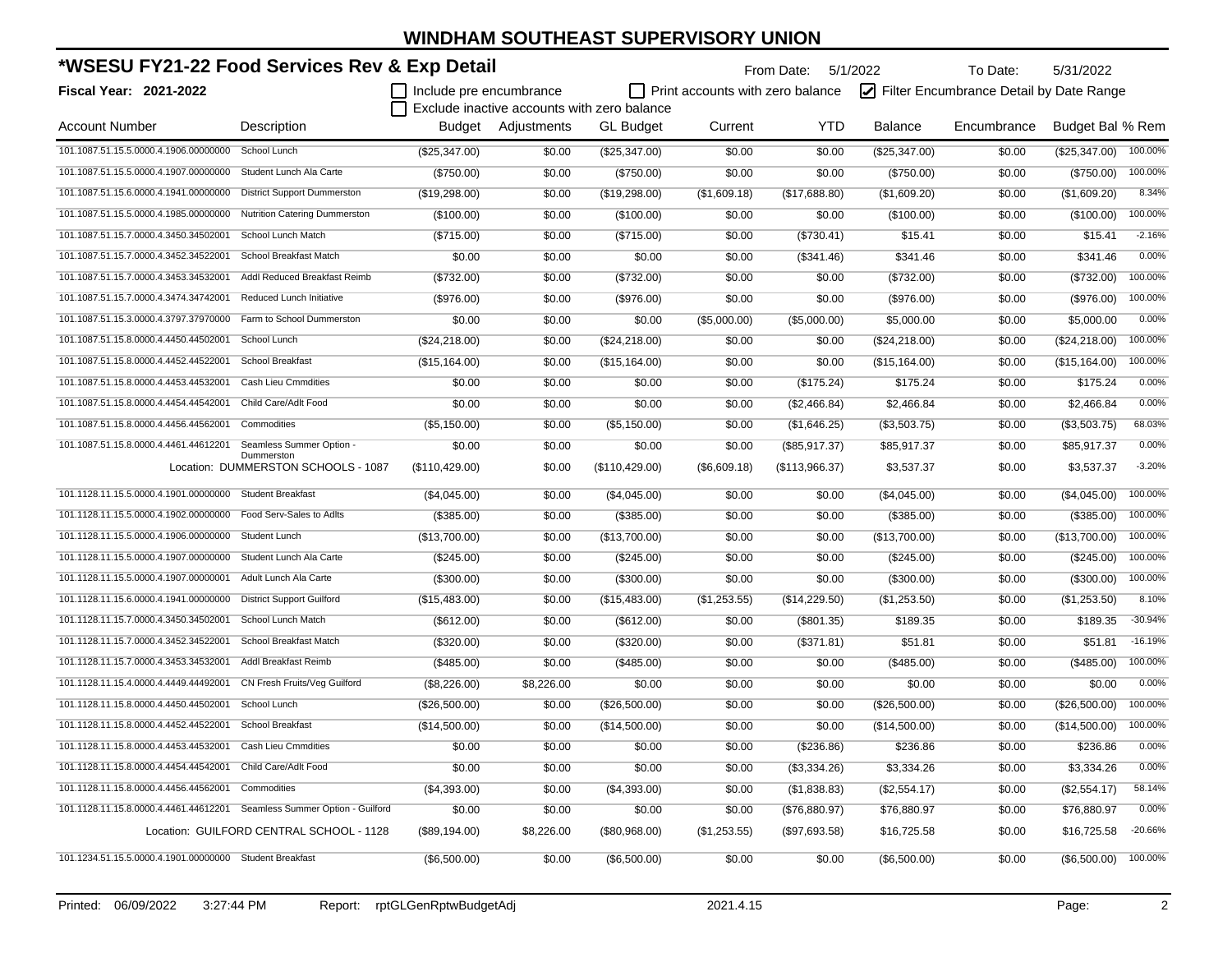| *WSESU FY21-22 Food Services Rev & Exp Detail                         |                                           |                         |                                                                   |                  |                                         | From Date: 5/1/2022 |                                         | To Date:    | 5/31/2022        |            |
|-----------------------------------------------------------------------|-------------------------------------------|-------------------------|-------------------------------------------------------------------|------------------|-----------------------------------------|---------------------|-----------------------------------------|-------------|------------------|------------|
| Fiscal Year: 2021-2022                                                |                                           | Include pre encumbrance |                                                                   |                  | $\Box$ Print accounts with zero balance |                     | Filter Encumbrance Detail by Date Range |             |                  |            |
| <b>Account Number</b>                                                 | Description                               |                         | Exclude inactive accounts with zero balance<br>Budget Adjustments | <b>GL</b> Budget | Current                                 | <b>YTD</b>          | <b>Balance</b>                          | Encumbrance | Budget Bal % Rem |            |
| 101.1234.51.15.5.0000.4.1902.00000000                                 | Food Serv-Sales to Adlts                  | (\$7,900.00)            | \$0.00                                                            | (\$7,900.00)     | \$0.00                                  | \$0.00              | (\$7,900.00)                            | \$0.00      | (\$7,900.00)     | 100.00%    |
| 101.1234.51.15.5.0000.4.1906.00000000                                 | Student Lunch                             | (\$26,000.00)           | \$0.00                                                            | (\$26,000.00)    | \$0.00                                  | \$0.00              | $(\$26,000.00)$                         | \$0.00      | (\$26,000.00)    | 100.00%    |
| 101.1234.51.15.5.0000.4.1907.00000000                                 | Student Lunch Ala Carte                   | (\$840.00)              | \$0.00                                                            | (\$840.00)       | \$0.00                                  | \$0.00              | $(\$840.00)$                            | \$0.00      | (\$840.00)       | 100.00%    |
| 101.1234.51.15.5.0000.4.1907.00000001                                 | Adult Lunch Ala Carte                     | (\$350.00)              | \$0.00                                                            | (\$350.00)       | \$0.00                                  | \$0.00              | (\$350.00)                              | \$0.00      | (\$350.00)       | 100.00%    |
| 101.1234.51.15.6.0000.4.1941.00000000                                 | <b>District Support Putney</b>            | (\$67,375.00)           | \$0.00                                                            | (\$67,375.00)    | (\$2,916.00)                            | (\$32,064.00)       | (\$35,311.00)                           | \$0.00      | (\$35,311.00)    | 52.41%     |
| 101.1234.51.15.5.0000.4.1985.00000000                                 | <b>Nutrition Catering PUTNEY</b>          | (\$3,000.00)            | \$0.00                                                            | (\$3,000.00)     | \$0.00                                  | (\$77.30)           | (\$2,922.70)                            | \$0.00      | (\$2,922.70)     | 97.42%     |
| 101.1234.51.15.7.0000.4.3450.34502001                                 | School Lunch Match                        | (\$1,300.00)            | \$0.00                                                            | (\$1,300.00)     | \$0.00                                  | (\$1,054.18)        | (\$245.82)                              | \$0.00      | (\$245.82)       | 18.91%     |
| 101.1234.51.15.7.0000.4.3452.34522001                                 | School Breakfast Match                    | (\$655.00)              | \$0.00                                                            | (\$655.00)       | \$0.00                                  | (\$458.94)          | (\$196.06)                              | \$0.00      | (\$196.06)       | 29.93%     |
| 101.1234.51.15.7.0000.4.3453.34532001                                 | Addl Breakfast Reimb                      | (\$592.00)              | \$0.00                                                            | (\$592.00)       | \$0.00                                  | \$0.00              | (\$592.00)                              | \$0.00      | (\$592.00)       | 100.00%    |
| 101.1234.51.15.7.0000.4.3474.34742001                                 | Reduced Lunch Initiative                  | (\$1,042.00)            | \$0.00                                                            | (\$1,042.00)     | \$0.00                                  | \$0.00              | (\$1,042.00)                            | \$0.00      | (\$1,042.00)     | 100.00%    |
| 101.1234.51.15.4.0000.4.4449.44492001                                 | CN Fresh Fruits/Veg Putney                | (\$10,400.00)           | \$10,400.00                                                       | \$0.00           | \$0.00                                  | \$0.00              | \$0.00                                  | \$0.00      | \$0.00           | 0.00%      |
| 101.1234.51.15.8.0000.4.4450.44502001                                 | School Lunch                              | (\$39,000.00)           | \$0.00                                                            | (\$39,000.00)    | \$0.00                                  | \$0.00              | (\$39,000.00)                           | \$0.00      | (\$39,000.00)    | 100.00%    |
| 101.1234.51.15.8.0000.4.4452.44522001                                 | School Breakfast                          | (\$18,855.00)           | \$0.00                                                            | (\$18,855.00)    | \$0.00                                  | \$0.00              | (\$18,855.00)                           | \$0.00      | (\$18,855.00)    | 100.00%    |
| 101.1234.51.15.8.0000.4.4454.44542001                                 | Child Care/Adlt Food                      | (\$4,235.00)            | \$0.00                                                            | (\$4,235.00)     | \$0.00                                  | \$0.00              | (\$4,235.00)                            | \$0.00      | (\$4,235.00)     | 100.00%    |
| 101.1234.51.15.8.0000.4.4456.44562001                                 | Commodities                               | (\$7,013.00)            | \$0.00                                                            | (\$7,013.00)     | \$0.00                                  | (\$5,209.31)        | (\$1,803.69)                            | \$0.00      | (\$1,803.69)     | 25.72%     |
| 101.1234.51.15.8.0000.4.4461.44612201 Seamless Summer Option - Putney |                                           | \$0.00                  | \$0.00                                                            | \$0.00           | \$0.00                                  | (\$118,684.90)      | \$118,684.90                            | \$0.00      | \$118,684.90     | 0.00%      |
|                                                                       | Location: PUTNEY CENTRAL SCHOOL - 1234    | (\$195,057.00)          | \$10,400.00                                                       | (\$184,657.00)   | (\$2,916.00)                            | (\$157,548.63)      | $(\$27,108.37)$                         | \$0.00      | (\$27,108.37)    | 14.68%     |
| 101.1313.11.15.5.0000.4.1901.00000000                                 | <b>Student Breakfast</b>                  | (\$2,100.00)            | \$0.00                                                            | (\$2,100.00)     | \$0.00                                  | \$0.00              | (\$2,100.00)                            | \$0.00      | (\$2,100.00)     | 100.00%    |
| 101.1313.11.15.5.0000.4.1902.00000000                                 | Food Serv-Sales to Adlts                  | (\$1,600.00)            | \$0.00                                                            | (\$1,600.00)     | \$0.00                                  | \$0.00              | (\$1,600.00)                            | \$0.00      | (\$1,600.00)     | 100.00%    |
| 101.1313.11.15.5.0000.4.1906.00000000                                 | <b>Student Lunch</b>                      | (\$22,000.00)           | \$0.00                                                            | (\$22,000.00)    | \$0.00                                  | \$0.00              | (\$22,000.00)                           | \$0.00      | (\$22,000.00)    | 100.00%    |
| 101.1313.11.15.5.0000.4.1907.00000000                                 | Student Lunch Ala Carte                   | (\$850.00)              | \$0.00                                                            | (\$850.00)       | \$0.00                                  | \$0.00              | (\$850.00)                              | \$0.00      | (\$850.00)       | 100.00%    |
| 101.1313.11.15.6.0000.4.1941.00000000                                 | <b>District Support Vernon</b>            | (\$25,047.00)           | \$0.00                                                            | (\$25,047.00)    | (\$2,123.00)                            | (\$22,924.00)       | (\$2,123.00)                            | \$0.00      | (\$2,123.00)     | 8.48%      |
| 101.1313.11.15.7.0000.4.3450.34502001                                 | School Lunch Match                        | (\$802.00)              | \$0.00                                                            | (\$802.00)       | \$0.00                                  | (\$926.14)          | \$124.14                                | \$0.00      | \$124.14         | $-15.48%$  |
| 101.1313.11.15.7.0000.4.3452.34522001                                 | School Breakfast Match                    | (\$211.00)              | \$0.00                                                            | (\$211.00)       | \$0.00                                  | (\$437.36)          | \$226.36                                | \$0.00      | \$226.36         | $-107.28%$ |
| 101.1313.11.15.7.0000.4.3453.34532001                                 | Addl Breakfast Reimb                      | $(\$200.00)$            | \$0.00                                                            | $(\$200.00)$     | \$0.00                                  | \$0.00              | $(\$200.00)$                            | \$0.00      | (\$200.00)       | 100.00%    |
| 101.1313.11.15.7.0000.4.3474.34742001                                 | Reduced Lunch Initiative                  | (\$725.00)              | \$0.00                                                            | (\$725.00)       | \$0.00                                  | \$0.00              | (\$725.00)                              | \$0.00      | (\$725.00)       | 100.00%    |
| 101.1313.11.15.4.0000.4.4449.44492001                                 | CN Fresh Fruits/Veg Vernon                | (\$6,250.00)            | \$6,250.00                                                        | \$0.00           | \$0.00                                  | \$0.00              | \$0.00                                  | \$0.00      | \$0.00           | 0.00%      |
| 101.1313.11.15.8.0000.4.4450.44502001                                 | School Lunch                              | (\$29,250.00)           | \$0.00                                                            | (\$29,250.00)    | \$0.00                                  | \$0.00              | (\$29,250.00)                           | \$0.00      | (\$29,250.00)    | 100.00%    |
| 101.1313.11.15.8.0000.4.4452.44522001 School Breakfast                |                                           | (\$7,900.00)            | \$0.00                                                            | (\$7,900.00)     | \$0.00                                  | \$0.00              | (\$7,900.00)                            | \$0.00      | (\$7,900.00)     | 100.00%    |
| 101.1313.11.15.8.0000.4.4456.44562001 Commodities                     |                                           | (\$5,552.00)            | \$0.00                                                            | (\$5,552.00)     | \$0.00                                  | (\$2,790.64)        | (\$2,761.36)                            | \$0.00      | (\$2,761.36)     | 49.74%     |
| 101.1313.11.15.8.0000.4.4461.44612201 Seamless Summer Option - Vernon |                                           | \$0.00                  | \$0.00                                                            | \$0.00           | \$0.00                                  | (\$108,586.49)      | \$108,586.49                            | \$0.00      | \$108,586.49     | 0.00%      |
| 101.1313.51.15.5.0000.4.1985.00000000 Nutrition Catering              |                                           | \$0.00                  | \$0.00                                                            | \$0.00           | \$0.00                                  | (\$500.00)          | \$500.00                                | \$0.00      | \$500.00         | 0.00%      |
|                                                                       | Location: VERNON ELEMENTARY SCHOOL - 1313 | (\$102,487.00)          | \$6,250.00                                                        | (\$96,237.00)    | (\$2,123.00)                            | (\$136, 164.63)     | \$39,927.63                             | \$0.00      | \$39,927.63      | -41.49%    |
| 101.1383.11.15.5.0000.4.1902.00000000 Food Serv-Sales to Adlts        |                                           | $(\$200.00)$            | \$0.00                                                            | (\$200.00)       | \$0.00                                  | \$0.00              | $(\$200.00)$                            | \$0.00      | $(\$200.00)$     | 100.00%    |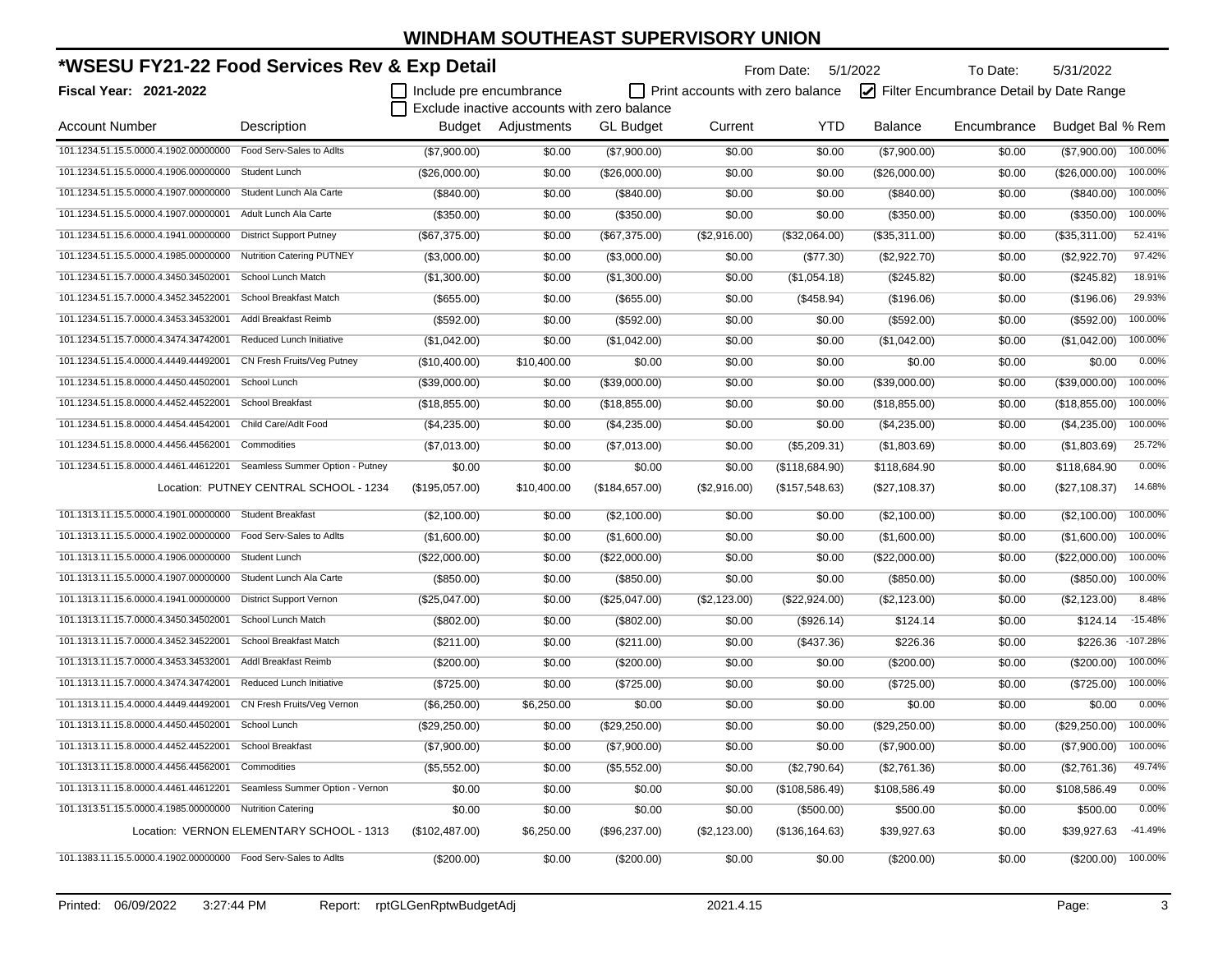| *WSESU FY21-22 Food Services Rev & Exp Detail                      |                                                                     |                         |               |                                             | From Date: 5/1/2022<br>To Date:<br>5/31/2022 |                  |                |                                         |                  |            |  |
|--------------------------------------------------------------------|---------------------------------------------------------------------|-------------------------|---------------|---------------------------------------------|----------------------------------------------|------------------|----------------|-----------------------------------------|------------------|------------|--|
| Fiscal Year: 2021-2022                                             |                                                                     | Include pre encumbrance |               | Exclude inactive accounts with zero balance | Print accounts with zero balance             |                  |                | Filter Encumbrance Detail by Date Range |                  |            |  |
| <b>Account Number</b>                                              | Description                                                         | Budget                  | Adjustments   | <b>GL</b> Budget                            | Current                                      | <b>YTD</b>       | <b>Balance</b> | Encumbrance                             | Budget Bal % Rem |            |  |
| 101.1383.11.15.4.0000.4.4449.44492001                              | CN Fresh Fruits/Veg Oak Grove                                       | (\$10,050.00)           | \$10,050.00   | \$0.00                                      | \$0.00                                       | \$0.00           | \$0.00         | \$0.00                                  | \$0.00           | 0.00%      |  |
|                                                                    | Location: OAK GROVE SCHOOL - 1383                                   | (\$10,250.00)           | \$10,050.00   | (\$200.00)                                  | \$0.00                                       | \$0.00           | (\$200.00)     | \$0.00                                  | (\$200.00)       | 100.00%    |  |
| 101.1385.11.15.4.0000.4.4449.44492001 CN Fresh Fruits/Veg Green St |                                                                     | (\$16,648.00)           | \$16,648.00   | \$0.00                                      | \$0.00                                       | \$0.00           | \$0.00         | \$0.00                                  | \$0.00           | 0.00%      |  |
|                                                                    | Location: GREEN STREET SCHOOL - 1385                                | (\$16,648.00)           | \$16,648.00   | \$0.00                                      | \$0.00                                       | \$0.00           | \$0.00         | \$0.00                                  | \$0.00           | 0.00%      |  |
| 101.4048.51.15.8.0000.4.1902.44552001                              | Summer Food Serv-Sales to Adlts                                     | (\$50.00)               | \$0.00        | (\$50.00)                                   | \$0.00                                       | \$0.00           | (\$50.00)      | \$0.00                                  | (\$50.00)        | 100.00%    |  |
| 101.4048.51.15.5.0000.4.1922.00000000                              | Summer Food                                                         | (\$250.00)              | \$0.00        | $(\$250.00)$                                | (\$200.00)                                   | (\$750.00)       | \$500.00       | \$0.00                                  | \$500.00         | -200.00%   |  |
| 101.4048.51.15.8.0000.4.1985.44552001                              | <b>Contributions/Donations</b><br>Summer Food - Town of Brattleboro | (\$7,500.00)            | \$0.00        | (\$7,500.00)                                | \$0.00                                       | (\$8,000.00)     | \$500.00       | \$0.00                                  | \$500.00         | $-6.67%$   |  |
| 101.4048.51.15.7.0000.4.3455.34552001                              | & Spec Functions<br>CN Summer Food Serv                             | (\$1,450.00)            | \$0.00        | (\$1,450.00)                                | \$0.00                                       | \$0.00           | (\$1,450.00)   | \$0.00                                  | (\$1,450.00)     | 100.00%    |  |
| 101.4048.51.15.4.0000.4.4449.44492001                              | CN Fresh Fruits/Veg                                                 | \$0.00                  | (\$76,774.00) | (\$76,774.00)                               | (\$9,071.97)                                 | (\$48,634.82)    | (\$28,139.18)  | \$0.00                                  | (\$28,139.18)    | 36.65%     |  |
| 101.4048.51.15.8.0000.4.4455.44552001                              | Summer Food Serv                                                    | (\$33,737.00)           | \$0.00        | (\$33,737.00)                               | \$0.00                                       | (\$87,029.86)    | \$53,292.86    | \$0.00                                  | \$53,292.86      | $-157.97%$ |  |
| 101.4048.51.15.8.0000.4.4456.44562001                              | <b>Commodities WSESU</b>                                            | \$0.00                  | \$0.00        | \$0.00                                      | \$0.00                                       | (\$2,835.95)     | \$2,835.95     | \$0.00                                  | \$2,835.95       | 0.00%      |  |
| 101.4048.51.15.4.0000.4.4597.45972137                              | <b>ESSER II Revenue Food Svc</b>                                    | \$0.00                  | (\$10,000.00) | (\$10,000.00)                               | \$0.00                                       | \$0.00           | (\$10,000.00)  | \$0.00                                  | (\$10,000.00)    | 100.00%    |  |
| 101.4048.51.15.4.0000.4.4601.46012141                              | P-EBT Revenue                                                       | \$0.00                  | \$0.00        | \$0.00                                      | \$0.00                                       | (\$3,063.00)     | \$3,063.00     | \$0.00                                  | \$3,063.00       | 0.00%      |  |
| 101.4048.51.15.8.0000.4.4608.46082201 CN Emergency CACFP Grant     |                                                                     | \$0.00                  | \$0.00        | \$0.00                                      | \$0.00                                       | (\$2,084.95)     | \$2,084.95     | \$0.00                                  | \$2,084.95       | 0.00%      |  |
|                                                                    | Location: WINDHAM SOUTHEAST SU - 4048                               | (\$42,987.00)           | (\$86,774.00) | (\$129,761.00)                              | (\$9,271.97)                                 | (\$152,398.58)   | \$22,637.58    | \$0.00                                  | \$22,637.58      | $-17.45%$  |  |
|                                                                    | Type: Revenues - 4 (\$1,697,001.59)                                 |                         | (\$15,746.53) | (\$1,712,748.12)                            | (\$48,072.61)                                | (\$2,352,920.62) | \$640,172.50   | \$0.00                                  | \$640,172.50     | $-37.38%$  |  |
| 101.1001.11.15.4.3100.5.1840.44492001                              | FFV Food Prep Academy                                               | \$2,952.00              | \$0.00        | \$2,952.00                                  | \$382.75                                     | \$2,357.76       | \$594.24       | \$355.96                                | \$238.28         | 8.07%      |  |
| 101.1001.11.15.4.3100.5.2200.44492001                              | <b>FICA</b>                                                         | \$225.00                | \$0.00        | \$225.00                                    | \$29.28                                      | \$180.36         | \$44.64        | \$27.23                                 | \$17.41          | 7.74%      |  |
| 101.1001.11.15.4.3100.5.2710.44492001                              | <b>Workers Compensation</b>                                         | \$98.00                 | \$0.00        | \$98.00                                     | \$12.63                                      | \$77.81          | \$20.19        | \$0.00                                  | \$20.19          | 20.60%     |  |
| 101.1001.11.15.4.3100.5.6110.44492001                              | <b>General Supplies</b>                                             | \$0.00                  | \$0.00        | \$0.00                                      | \$0.00                                       | \$1,103.45       | (\$1,103.45)   | \$0.00                                  | (\$1,103.45)     | 0.00%      |  |
| 101.1001.11.15.4.3100.5.6310.44492001                              | Food FF&V Expense                                                   | \$21,924.00             | \$0.00        | \$21,924.00                                 | \$2,666.03                                   | \$14,061.66      | \$7,862.34     | \$4,628.34                              | \$3,234.00       | 14.75%     |  |
| 101.1001.11.15.4.3100.5.7360.44462116                              | <b>Equipment NSLP Grant</b>                                         | \$0.00                  | \$5,746.53    | \$5,746.53                                  | \$0.00                                       | \$0.00           | \$5,746.53     | \$5,746.53                              | \$0.00           | 0.00%      |  |
| 101.1001.51.15.9.3100.5.4310.00000000                              | NonTechnolgy Repair/Maint                                           | \$0.00                  | \$0.00        | \$0.00                                      | \$0.00                                       | \$1,140.45       | (\$1,140.45)   | \$0.00                                  | (\$1,140.45)     | 0.00%      |  |
| 101.1001.51.15.9.3100.5.5310.00000000                              | Communications                                                      | \$300.00                | \$0.00        | \$300.00                                    | \$0.00                                       | \$0.00           | \$300.00       | \$0.00                                  | \$300.00         | 100.00%    |  |
| 101.1001.51.15.9.3100.5.5710.00000000                              | Food Service Contract Bratt Town                                    | \$458,457.00            | \$0.00        | \$458,457.00                                | \$0.00                                       | \$0.00           | \$458,457.00   | \$0.00                                  | \$458,457.00     | 100.00%    |  |
| 101.1001.51.15.9.3100.5.5710.44542001                              | Schools<br>Food Service Contract After School                       | \$52,907.00             | \$0.00        | \$52,907.00                                 | \$4,381.98                                   | \$19,443.66      | \$33,463.34    | \$3,978.28                              | \$29,485.06      | 55.73%     |  |
| 101.1001.51.15.9.3100.5.5710.44612201                              | Bratt<br>Food Serv Mgmt - SSO Bratt Town                            | \$0.00                  | \$0.00        | \$0.00                                      | \$66,122.00                                  | \$392,314.41     | (\$392,314.41) | \$52,286.75                             | (\$444,601.16)   | 0.00%      |  |
| 101.1001.51.15.9.3100.5.5810.44612201                              | Travel                                                              | \$0.00                  | \$0.00        | \$0.00                                      | \$0.00                                       | \$1.74           | (\$1.74)       | \$0.00                                  | (\$1.74)         | 0.00%      |  |
| 101.1001.51.15.9.3100.5.6110.44502001                              | <b>General Supplies NA</b>                                          | \$1,000.00              | (\$1,000.00)  | \$0.00                                      | \$0.00                                       | \$0.00           | \$0.00         | \$0.00                                  | \$0.00           | 0.00%      |  |
| 101.1001.51.15.9.3100.5.6110.44612201                              | <b>General Supplies SSO</b>                                         | \$0.00                  | \$1,000.00    | \$1,000.00                                  | \$0.00                                       | \$9,262.09       | (\$8,262.09)   | \$0.00                                  | (\$8,262.09)     | $-826.21%$ |  |
| 101.1001.51.15.9.3100.5.6310.00000000                              | Food                                                                | \$31,609.04             | \$0.00        | \$31,609.04                                 | \$0.00                                       | \$20,628.06      | \$10,980.98    | \$0.00                                  | \$10,980.98      | 34.74%     |  |
| 101.1001.51.15.9.3100.5.7360.00000000                              | Equipment                                                           | \$5,000.00              | \$0.00        | \$5,000.00                                  | \$0.00                                       | \$0.00           | \$5,000.00     | \$1,034.90                              | \$3,965.10       | 79.30%     |  |
|                                                                    | Location: ACADEMY SCHOOL - 1001                                     | \$574,472.04            | \$5,746.53    | \$580,218.57                                | \$73,594.67                                  | \$460,571.45     | \$119,647.12   | \$68,057.99                             | \$51,589.13      | 8.89%      |  |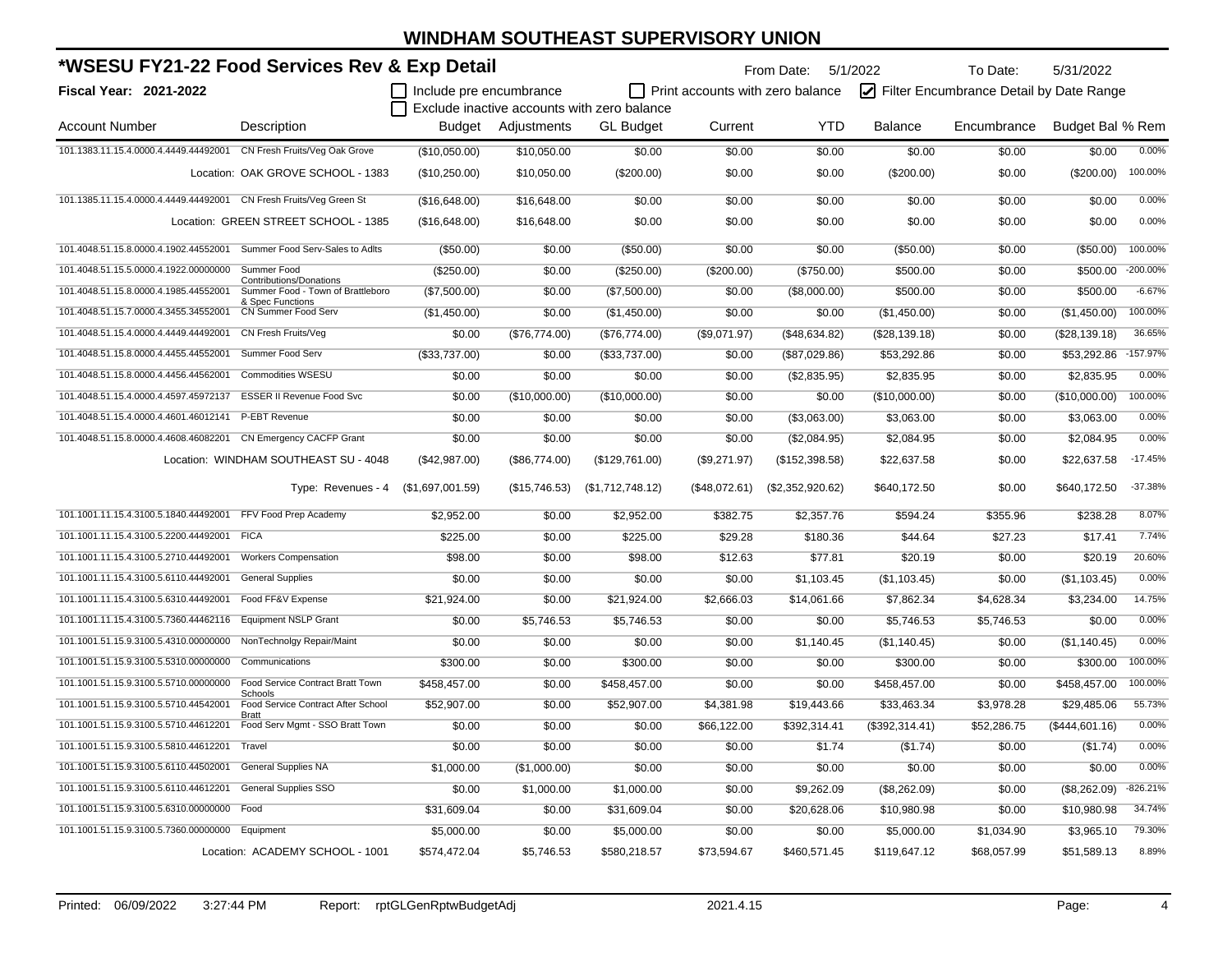| *WSESU FY21-22 Food Services Rev & Exp Detail                      |                                                     |                         |                                             | From Date: 5/1/2022<br>To Date: |                                         |              |                |                                         |                  |            |
|--------------------------------------------------------------------|-----------------------------------------------------|-------------------------|---------------------------------------------|---------------------------------|-----------------------------------------|--------------|----------------|-----------------------------------------|------------------|------------|
| Fiscal Year: 2021-2022                                             |                                                     | Include pre encumbrance |                                             |                                 | $\Box$ Print accounts with zero balance |              |                | Filter Encumbrance Detail by Date Range |                  |            |
|                                                                    |                                                     |                         | Exclude inactive accounts with zero balance |                                 |                                         |              |                |                                         |                  |            |
| <b>Account Number</b>                                              | Description                                         | Budget                  | Adjustments                                 | <b>GL</b> Budget                | Current                                 | <b>YTD</b>   | <b>Balance</b> | Encumbrance                             | Budget Bal % Rem |            |
| 101.1040.51.15.9.3100.5.4310.00000000 NonTechnIgy Repair/Maint     |                                                     | \$3,500.00              | \$0.00                                      | \$3,500.00                      | \$0.00                                  | \$6,386.15   | (\$2,886.15)   | \$8,027.89                              | (\$10,914.04)    | $-311.83%$ |
| 101.1040.51.15.9.3100.5.5710.00000000                              | Food Service Management BUHS                        | \$491,273.00            | \$0.00                                      | \$491,273.00                    | \$0.00                                  | \$0.00       | \$491,273.00   | \$0.00                                  | \$491,273.00     | 100.00%    |
| 101.1040.51.15.9.3100.5.5710.44542001                              | Food Service Management After<br><b>School BUHS</b> | \$11,475.93             | \$0.00                                      | \$11,475.93                     | \$918.72                                | \$5,121.60   | \$6,354.33     | \$524.48                                | \$5,829.85       | 50.80%     |
| 101.1040.51.15.9.3100.5.5710.44612201                              | Food Serv Mgmt - SSO BUHS                           | \$0.00                  | \$0.00                                      | \$0.00                          | \$100,771.13                            | \$581,331.25 | (\$581,331.25) | \$80,877.24                             | (\$662, 208.49)  | 0.00%      |
| 101.1040.51.15.9.3100.5.6110.44612201                              | <b>General Supplies SSO</b>                         | \$5,000.00              | \$0.00                                      | \$5,000.00                      | \$0.00                                  | \$363.83     | \$4,636.17     | \$7,776.50                              | (\$3,140.33)     | $-62.81%$  |
| 101.1040.51.15.9.3100.5.6310.00000000                              | Food                                                | \$30,280.53             | \$0.00                                      | \$30,280.53                     | \$0.00                                  | \$26,583.46  | \$3,697.07     | \$0.00                                  | \$3,697.07       | 12.21%     |
| 101.1040.51.15.9.3100.5.7360.00000000                              | Child Nutr Equipment                                | \$0.00                  | \$0.00                                      | \$0.00                          | \$0.00                                  | \$0.00       | \$0.00         | \$29,131.65                             | (\$29,131.65)    | 0.00%      |
|                                                                    | Location: BRATTLEBORO UHS #6 - 1040                 | \$541,529.46            | \$0.00                                      | \$541,529.46                    | \$101,689.85                            | \$619,786.29 | (\$78,256.83)  | \$126,337.76                            | (\$204,594.59)   | $-37.78%$  |
| 101.1087.51.15.9.3100.5.5710.00000000                              | <b>Food Service Management</b>                      | \$100,485.00            | \$0.00                                      | \$100,485.00                    | \$0.00                                  | \$0.00       | \$100,485.00   | \$0.00                                  | \$100,485.00     | 100.00%    |
| 101.1087.51.15.9.3100.5.5710.44542001                              | Dummerston<br>Food Service Management After         | \$0.00                  | \$0.00                                      | \$0.00                          | \$555.35                                | \$3,959.68   | (\$3,959.68)   | \$334.11                                | (\$4,293.79)     | 0.00%      |
| 101.1087.51.15.9.3100.5.5710.44612201                              | <b>School Dummerston</b><br>Food Serv Mgmt - SSO    | \$0.00                  | \$0.00                                      | \$0.00                          | \$12,155.64                             | \$79,085.83  | (\$79,085.83)  | \$9,620.42                              | (\$88,706.25)    | 0.00%      |
| 101.1087.51.15.3.3100.5.6110.37970000                              | Dummerston<br>Supplies                              | \$0.00                  | \$0.00                                      | \$0.00                          | \$0.00                                  | \$0.00       | \$0.00         | \$919.03                                | (\$919.03)       | 0.00%      |
| 101.1087.51.15.9.3100.5.6110.44502001                              | <b>General Supplies NA</b>                          | \$1,000.00              | \$0.00                                      | \$1,000.00                      | \$0.00                                  | \$0.00       | \$1,000.00     | \$0.00                                  | \$1,000.00       | 100.00%    |
| 101.1087.51.15.9.3100.5.6110.44612201                              | General Supplies SSO                                | \$2,500.00              | \$0.00                                      | \$2,500.00                      | \$0.00                                  | \$13,695.10  | (\$11,195.10)  | \$0.00                                  | (\$11,195.10)    | -447.80%   |
| 101.1087.51.15.9.3100.5.6310.00000000 Food                         |                                                     | \$5,150.00              | \$0.00                                      | \$5,150.00                      | \$0.00                                  | \$1,471.19   | \$3,678.81     | \$0.00                                  | \$3,678.81       | 71.43%     |
| 101.1087.51.15.4.3100.5.6310.44492001                              | Food FF&V                                           | \$0.00                  | \$0.00                                      | \$0.00                          | \$0.00                                  | \$647.69     | (\$647.69)     | \$4,552.31                              | (\$5,200.00)     | 0.00%      |
| 101.1087.51.15.9.3100.5.7360.00000000 Equipment                    |                                                     | \$0.00                  | \$0.00                                      | \$0.00                          | \$0.00                                  | \$3,639.16   | (\$3,639.16)   | \$5,875.00                              | (\$9,514.16)     | 0.00%      |
|                                                                    | Location: DUMMERSTON SCHOOLS - 1087                 | \$109,135.00            | \$0.00                                      | \$109,135.00                    | \$12,710.99                             | \$102,498.65 | \$6,636.35     | \$21,300.87                             | (\$14,664.52)    | $-13.44%$  |
| 101.1128.11.15.4.3100.5.1840.44492001 FFV Food Prep Guilford       |                                                     | \$2,342.60              | \$0.00                                      | \$2,342.60                      | \$153.10                                | \$1,370.25   | \$972.35       | \$229.65                                | \$742.70         | 31.70%     |
| 101.1128.11.15.4.3100.5.2200.44492001                              | <b>FICA</b>                                         | \$179.21                | \$0.00                                      | \$179.21                        | \$11.71                                 | \$104.83     | \$74.38        | \$17.57                                 | \$56.81          | 31.70%     |
| 101.1128.11.15.4.3100.5.2710.44492001                              | <b>Workers Compensation</b>                         | \$66.60                 | \$0.00                                      | \$66.60                         | \$5.05                                  | \$45.21      | \$21.39        | \$0.00                                  | \$21.39          | 32.12%     |
| 101.1128.11.15.9.3100.5.5710.00000000                              | Food Service Management Guilford                    | \$74,506.00             | \$0.00                                      | \$74,506.00                     | \$0.00                                  | \$0.00       | \$74,506.00    | \$0.00                                  | \$74,506.00      | 100.00%    |
| 101.1128.11.15.9.3100.5.5710.44542001                              | Food Serv Contract After School<br>Guilford         | \$0.00                  | \$0.00                                      | \$0.00                          | \$1,878.24                              | \$3,255.32   | (\$3,255.32)   | \$862.37                                | (\$4,117.69)     | 0.00%      |
| 101.1128.11.15.9.3100.5.5710.44612201                              | Food Serv Mgmt - SSO Guilford                       | \$0.00                  | \$0.00                                      | \$0.00                          | \$9,315.13                              | \$69,937.68  | (\$69,937.68)  | \$8,549.32                              | (\$78,487.00)    | 0.00%      |
| 101.1128.11.15.4.3100.5.5710.45972137                              | <b>Guilford Summer Meals</b>                        | \$0.00                  | \$5,000.00                                  | \$5,000.00                      | \$0.00                                  | \$0.00       | \$5,000.00     | \$0.00                                  | \$5,000.00       | 100.00%    |
| 101.1128.11.15.9.3100.5.6110.00000000                              | <b>General Supplies</b>                             | \$1.000.00              | \$0.00                                      | \$1,000.00                      | \$0.00                                  | \$904.82     | \$95.18        | \$473.00                                | (\$377.82)       | $-37.78%$  |
| 101.1128.11.15.4.3100.5.6110.44492001                              | <b>General Supplies</b>                             | \$290.71                | \$0.00                                      | \$290.71                        | \$0.00                                  | \$222.32     | \$68.39        | \$0.00                                  | \$68.39          | 23.53%     |
| 101.1128.11.15.9.3100.5.6310.00000000 Food                         |                                                     | \$4,392.96              | \$0.00                                      | \$4,392.96                      | \$0.00                                  | \$1,506.90   | \$2,886.06     | \$0.00                                  | \$2.886.06       | 65.70%     |
| 101.1128.11.15.4.3100.5.6310.44492001                              | Food FF&V                                           | \$5,346.88              | \$0.00                                      | \$5,346.88                      | \$875.65                                | \$3,919.58   | \$1,427.30     | \$106.42                                | \$1,320.88       | 24.70%     |
| 101.1128.11.15.9.3100.5.7360.00000000 Equipment                    |                                                     | \$0.00                  | \$0.00                                      | \$0.00                          | \$0.00                                  | \$13,924.89  | (\$13,924.89)  | \$9,858.14                              | (\$23,783.03)    | 0.00%      |
|                                                                    | Location: GUILFORD CENTRAL SCHOOL - 1128            | \$88,124.96             | \$5,000.00                                  | \$93,124.96                     | \$12,238.88                             | \$95,191.80  | (\$2,066.84)   | \$20,096.47                             | (\$22,163.31)    | $-23.80%$  |
| 101.1234.51.15.9.3100.5.1310.00000000 Substitutes Putney           |                                                     | \$0.00                  | \$0.00                                      | \$0.00                          | \$0.00                                  | \$416.90     | (\$416.90)     | \$0.00                                  | (\$416.90)       | 0.00%      |
| 101.1234.51.15.9.3100.5.1840.00000000 Food Service Salaries Putney |                                                     | \$42,522.74             | \$0.00                                      | \$42,522.74                     | \$4.352.90                              | \$45,929.61  | (\$3,406.87)   | \$8,458.35                              | (\$11,865.22)    | $-27.90%$  |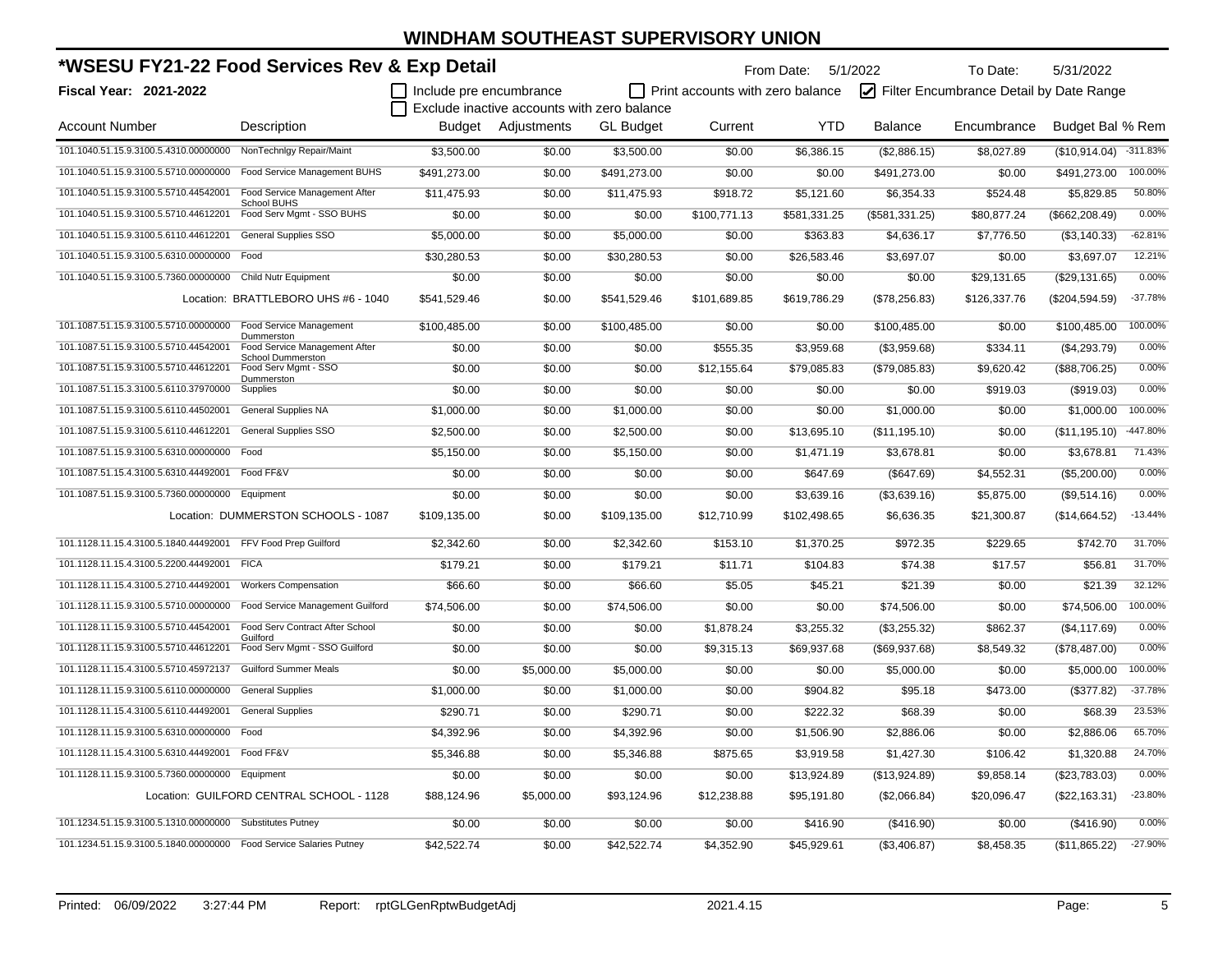| *WSESU FY21-22 Food Services Rev & Exp Detail               |                                        |                         |                                             | From Date: 5/1/2022 | To Date:<br>5/31/2022            |              |                                         |             |                  |            |
|-------------------------------------------------------------|----------------------------------------|-------------------------|---------------------------------------------|---------------------|----------------------------------|--------------|-----------------------------------------|-------------|------------------|------------|
| <b>Fiscal Year: 2021-2022</b>                               |                                        | Include pre encumbrance |                                             |                     | Print accounts with zero balance |              | Filter Encumbrance Detail by Date Range |             |                  |            |
|                                                             |                                        |                         | Exclude inactive accounts with zero balance |                     |                                  |              |                                         |             |                  |            |
| <b>Account Number</b>                                       | Description                            |                         | Budget Adjustments                          | <b>GL Budget</b>    | Current                          | <b>YTD</b>   | <b>Balance</b>                          | Encumbrance | Budget Bal % Rem |            |
| 101.1234.51.15.4.3100.5.1840.44492001                       | FFV Food Prep Putney                   | \$1,808.37              | \$0.00                                      | \$1,808.37          | \$229.65                         | \$1,760.65   | \$47.72                                 | \$321.51    | (\$273.79)       | $-15.14%$  |
| 101.1234.51.15.9.3100.5.2110.00000000                       | <b>Health Insurance</b>                | \$30,075.71             | \$0.00                                      | \$30,075.71         | \$2,703.62                       | \$30,004.42  | \$71.29                                 | \$2,703.62  | (\$2,632.33)     | $-8.75%$   |
| 101.1234.51.15.9.3100.5.2170.00000000                       | <b>HRA</b>                             | \$6,373.14              | \$0.00                                      | \$6,373.14          | \$0.00                           | \$6,292.00   | \$81.14                                 | \$0.00      | \$81.14          | 1.27%      |
| 101.1234.51.15.9.3100.5.2200.00000000                       | <b>FICA</b>                            | \$3,252.99              | \$0.00                                      | \$3,252.99          | \$264.09                         | \$2,003.84   | \$1,249.15                              | \$578.17    | \$670.98         | 20.63%     |
| 101.1234.51.15.4.3100.5.2200.44492001                       | <b>FICA</b>                            | \$162.79                | \$0.00                                      | \$162.79            | \$17.57                          | \$134.71     | \$28.08                                 | \$24.59     | \$3.49           | 2.14%      |
| 101.1234.51.15.9.3100.5.2310.00000000                       | Retirement                             | \$1,551.96              | \$0.00                                      | \$1,551.96          | \$155.38                         | \$1,103.60   | \$448.36                                | \$339.84    | \$108.52         | 6.99%      |
| 101.1234.51.15.9.3100.5.2510.00000000                       | <b>Tuition Reimbursement</b>           | \$500.00                | \$0.00                                      | \$500.00            | \$0.00                           | \$0.00       | \$500.00                                | \$0.00      | \$500.00         | 100.00%    |
| 101.1234.51.15.9.3100.5.2710.00000000                       | <b>Workers Compensation</b>            | \$575.45                | \$0.00                                      | \$575.45            | \$143.65                         | \$1,122.36   | (\$546.91)                              | \$0.00      | (\$546.91)       | $-95.04%$  |
| 101.1234.51.15.4.3100.5.2710.44492001                       | <b>Workers Compensation</b>            | \$60.00                 | \$0.00                                      | \$60.00             | \$7.58                           | \$58.08      | \$1.92                                  | \$0.00      | \$1.92           | 3.20%      |
| 101.1234.51.15.9.3100.5.2810.00000000 Dental                |                                        | \$837.70                | \$0.00                                      | \$837.70            | \$60.90                          | \$644.98     | \$192.72                                | \$60.90     | \$131.82         | 15.74%     |
| 101.1234.51.15.9.3100.5.2920.00000000 Life                  |                                        | \$69.66                 | \$0.00                                      | \$69.66             | \$6.84                           | (\$54.07)    | \$123.73                                | \$6.84      | \$116.89         | 167.80%    |
| 101.1234.51.15.9.3100.5.2940.00000000 LTD                   |                                        | \$186.89                | \$0.00                                      | \$186.89            | \$18.70                          | \$153.20     | \$33.69                                 | \$18.70     | \$14.99          | 8.02%      |
| 101.1234.51.15.9.3100.5.5810.44612201                       | Travel                                 | \$625.00                | \$0.00                                      | \$625.00            | \$0.00                           | \$0.00       | \$625.00                                | \$0.00      | \$625.00         | 100.00%    |
| 101.1234.51.15.4.3100.5.6110.44492001                       | <b>General Supplies</b>                | \$100.00                | \$0.00                                      | \$100.00            | \$0.00                           | \$101.74     | (\$1.74)                                | \$0.00      | (\$1.74)         | $-1.74%$   |
| 101.1234.51.15.9.3100.5.6110.44612201                       | <b>General Supplies SSO</b>            | \$4,467.33              | \$0.00                                      | \$4,467.33          | \$77.99                          | \$1,201.74   | \$3,265.59                              | \$0.00      | \$3,265.59       | 73.10%     |
| 101.1234.51.15.9.3100.5.6310.00000000                       | Food                                   | \$45,379.18             | \$0.00                                      | \$45,379.18         | \$4,081.24                       | \$36,735.43  | \$8,643.75                              | \$0.00      | \$8,643.75       | 19.05%     |
| 101.1234.51.15.4.3100.5.6310.44492001                       | FFV Food                               | \$8,268.84              | \$0.00                                      | \$8,268.84          | \$1,117.62                       | \$4,922.64   | \$3,346.20                              | \$1,577.36  | \$1,768.84       | 21.39%     |
| 101.1234.51.15.9.3100.5.6320.00000000 Food - Milk           |                                        | \$5,200.00              | \$0.00                                      | \$5,200.00          | \$607.09                         | \$4,905.76   | \$294.24                                | \$0.00      | \$294.24         | 5.66%      |
| 101.1234.51.15.9.3100.5.6510.00000000 Supplies Tech-Related |                                        | \$625.00                | \$0.00                                      | \$625.00            | \$0.00                           | \$0.00       | \$625.00                                | \$0.00      | \$625.00         | 100.00%    |
| 101.1234.51.15.9.3100.5.7360.00000000                       | Equipment                              | \$1,500.00              | \$0.00                                      | \$1,500.00          | \$0.00                           | \$0.00       | \$1,500.00                              | \$0.00      | \$1,500.00       | 100.00%    |
| 101.1234.51.15.9.3101.5.1840.00000000                       | Sustainability Coordinator             | \$22,907.01             | \$0.00                                      | \$22,907.01         | (\$1,762.08)                     | \$0.00       | \$22,907.01                             | \$1,762.12  | \$21,144.89      | 92.31%     |
| 101.1234.51.15.9.3101.5.2110.00000000                       | Health Insurance                       | \$11,066.85             | \$0.00                                      | \$11,066.85         | (\$1,010.74)                     | \$0.00       | \$11,066.85                             | \$1,010.74  | \$10,056.11      | 90.87%     |
| 101.1234.51.15.9.3101.5.2170.00000000                       | <b>HRA</b>                             | \$2,553.54              | \$0.00                                      | \$2,553.54          | (\$1,254.00)                     | \$0.00       | \$2,553.54                              | \$0.00      | \$2,553.54       | 100.00%    |
| 101.1234.51.15.9.3101.5.2200.00000000                       | <b>FICA</b>                            | \$1,752.38              | \$0.00                                      | \$1,752.38          | (\$111.54)                       | \$0.00       | \$1,752.38                              | \$111.54    | \$1,640.84       | 93.63%     |
| 101.1234.51.15.9.3101.5.2310.00000000                       | Retirement                             | \$576.68                | \$0.00                                      | \$576.68            | (\$83.70)                        | \$0.00       | \$576.68                                | \$83.70     | \$492.98         | 85.49%     |
| 101.1234.51.15.9.3101.5.2710.00000000                       | <b>Workers Compensation</b>            | \$91.63                 | \$0.00                                      | \$91.63             | (\$174.45)                       | (\$58.15)    | \$149.78                                | \$0.00      | \$149.78         | 163.46%    |
| 101.1234.51.15.9.3101.5.2810.00000000                       | Dental                                 | \$344.42                | \$0.00                                      | \$344.42            | (\$22.40)                        | \$0.00       | \$344.42                                | \$22.40     | \$322.02         | 93.50%     |
| 101.1234.51.15.9.3101.5.2920.00000000 Life                  |                                        | \$51.30                 | \$0.00                                      | \$51.30             | (\$3.56)                         | \$0.00       | \$51.30                                 | \$3.56      | \$47.74          | 93.06%     |
| 101.1234.51.15.9.3101.5.2940.00000000 LTD                   |                                        | \$23.60                 | \$0.00                                      | \$23.60             | (\$10.08)                        | \$0.00       | \$23.60                                 | \$10.08     | \$13.52          | 57.29%     |
|                                                             | Location: PUTNEY CENTRAL SCHOOL - 1234 | \$193,510.16            | \$0.00                                      | \$193,510.16        | \$9,412.27                       | \$137,379.44 | \$56,130.72                             | \$17,094.02 | \$39,036.70      | 20.17%     |
| 101.1313.11.15.4.3100.5.1840.44492001 FFV Food Prep Vernon  |                                        | \$600.00                | \$0.00                                      | \$600.00            | \$187.55                         | \$1,125.31   | (\$525.31)                              | \$264.10    | (\$789.41)       | $-131.57%$ |
| 101.1313.11.15.4.3100.5.2200.44492001                       | <b>FICA</b>                            | \$45.90                 | \$0.00                                      | \$45.90             | \$14.35                          | \$86.10      | $(\$40.20)$                             | \$20.20     | (\$60.40)        | $-131.59%$ |
| 101.1313.11.15.4.3100.5.2710.44492001                       | <b>Workers Compensation</b>            | \$19.98                 | \$0.00                                      | \$19.98             | \$6.19                           | \$37.14      | (\$17.16)                               | \$0.00      | (\$17.16)        | $-85.89%$  |
| 101.1313.11.15.9.3100.5.5130.00000000                       | Communications                         | \$260.00                | \$0.00                                      | \$260.00            | \$0.00                           | \$0.00       | \$260.00                                | \$0.00      | \$260.00         | 100.00%    |

Printed: 06/09/2022 3:27:44 PM Report: rptGLGenRptwBudgetAdj 2021.4.15 2021.4.15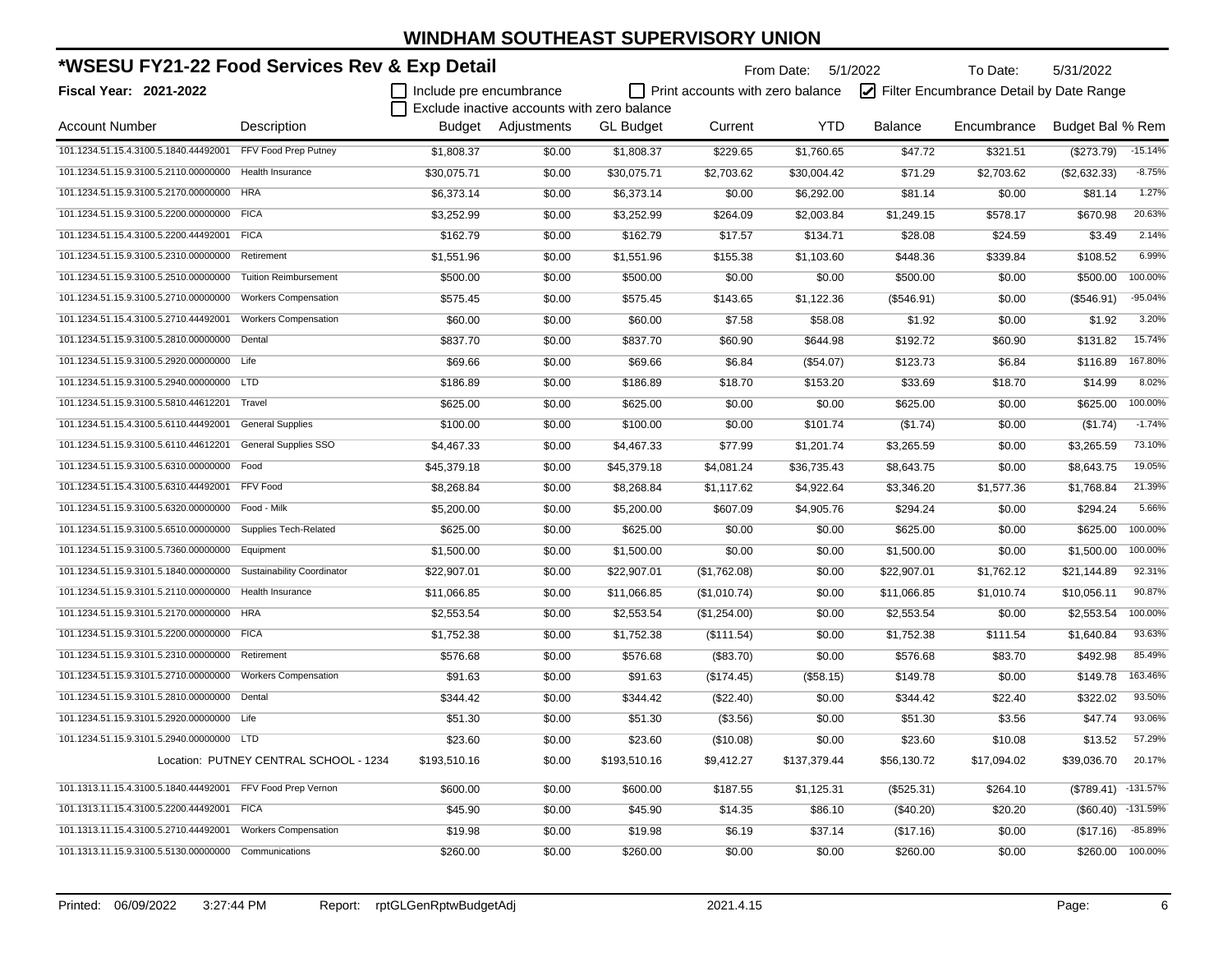| *WSESU FY21-22 Food Services Rev & Exp Detail                        |                                           |                         |                                             |                  |                                  | From Date: 5/1/2022 |                                         | To Date:<br>5/31/2022 |                  |            |  |
|----------------------------------------------------------------------|-------------------------------------------|-------------------------|---------------------------------------------|------------------|----------------------------------|---------------------|-----------------------------------------|-----------------------|------------------|------------|--|
| <b>Fiscal Year: 2021-2022</b>                                        |                                           | Include pre encumbrance |                                             |                  | Print accounts with zero balance |                     | Filter Encumbrance Detail by Date Range |                       |                  |            |  |
|                                                                      |                                           |                         | Exclude inactive accounts with zero balance |                  |                                  |                     |                                         |                       |                  |            |  |
| <b>Account Number</b>                                                | Description                               |                         | Budget Adjustments                          | <b>GL</b> Budget | Current                          | <b>YTD</b>          | <b>Balance</b>                          | Encumbrance           | Budget Bal % Rem |            |  |
| 101.1313.11.15.9.3100.5.5710.00000000 Food Service Management Vernon |                                           | \$84,867.00             | \$0.00                                      | \$84,867.00      | \$0.00                           | \$0.00              | \$84,867.00                             | \$0.00                | \$84,867.00      | 100.00%    |  |
| 101.1313.11.15.9.3100.5.5710.44612201                                | Food Serv Mgmt - SSO Vernon               | \$0.00                  | \$0.00                                      | \$0.00           | \$17,236.96                      | \$98,654.49         | (\$98,654.49)                           | \$13,105.68           | (\$111,760.17)   | 0.00%      |  |
| 101.1313.11.15.4.3100.5.5710.45972137                                | Vernon Summer Meals                       | \$0.00                  | \$5,000.00                                  | \$5,000.00       | \$0.00                           | \$0.00              | \$5,000.00                              | \$0.00                | \$5,000.00       | 100.00%    |  |
| 101.1313.11.15.4.3100.5.6110.44492001                                | <b>General Supplies</b>                   | \$0.00                  | \$0.00                                      | \$0.00           | \$0.00                           | \$5.48              | (\$5.48)                                | \$0.00                | (\$5.48)         | 0.00%      |  |
| 101.1313.11.15.9.3100.5.6110.44612201                                | <b>General Supplies SSO</b>               | \$1,400.00              | \$0.00                                      | \$1,400.00       | \$0.00                           | \$448.87            | \$951.13                                | \$0.00                | \$951.13         | 67.94%     |  |
| 101.1313.11.15.9.3100.5.6310.00000000                                | Food                                      | \$5,552.00              | \$0.00                                      | \$5,552.00       | \$0.00                           | \$2,116.79          | \$3,435.21                              | \$0.00                | \$3,435.21       | 61.87%     |  |
| 101.1313.11.15.4.3100.5.6310.44492001                                | Food FF&V                                 | \$5,584.12              | \$0.00                                      | \$5,584.12       | \$1,010.46                       | \$4,441.22          | \$1,142.90                              | \$923.78              | \$219.12         | 3.92%      |  |
| 101.1313.11.15.9.3100.5.7360.00000000 Equipment                      |                                           | \$3,000.00              | \$0.00                                      | \$3,000.00       | \$0.00                           | \$0.00              | \$3,000.00                              | \$0.00                | \$3,000.00       | 100.00%    |  |
|                                                                      | Location: VERNON ELEMENTARY SCHOOL - 1313 | \$101,329.00            | \$5,000.00                                  | \$106,329.00     | \$18,455.51                      | \$106,915.40        | (\$586.40)                              | \$14,313.76           | (\$14,900.16)    | $-14.01%$  |  |
| 101.1383.11.15.4.3100.5.1840.44492001 FFV Food Prep Oak Grove        |                                           | \$2,048.00              | \$0.00                                      | \$2,048.00       | \$244.96                         | \$1,576.93          | \$471.07                                | \$321.51              | \$149.56         | 7.30%      |  |
| 101.1383.11.15.4.3100.5.2200.44492001 FICA                           |                                           | \$157.00                | \$0.00                                      | \$157.00         | \$18.74                          | \$120.63            | \$36.37                                 | \$24.59               | \$11.78          | 7.50%      |  |
| 101.1383.11.15.4.3100.5.2710.44492001                                | <b>Workers Compensation</b>               | \$68.00                 | \$0.00                                      | \$68.00          | \$8.08                           | \$52.02             | \$15.98                                 | \$0.00                | \$15.98          | 23.50%     |  |
| 101.1383.11.15.4.3100.5.6110.44492001                                | <b>General Supplies FFV</b>               | \$0.00                  | \$0.00                                      | \$0.00           | \$73.61                          | \$119.59            | (\$119.59)                              | \$62.61               | (\$182.20)       | 0.00%      |  |
| 101.1383.11.15.4.3100.5.6310.44492001                                | FFV FOOD Oak Grove                        | \$7,777.00              | \$0.00                                      | \$7,777.00       | \$902.14                         | \$4,388.76          | \$3,388.24                              | \$3,316.24            | \$72.00          | 0.93%      |  |
|                                                                      | Location: OAK GROVE SCHOOL - 1383         | \$10,050.00             | \$0.00                                      | \$10,050.00      | \$1,247.53                       | \$6,257.93          | \$3,792.07                              | \$3,724.95            | \$67.12          | 0.67%      |  |
| 101.1385.11.15.4.3100.5.1840.44492001                                | FFV Food Prep Green St                    | \$1,016.00              | \$0.00                                      | \$1,016.00       | \$107.17                         | \$719.60            | \$296.40                                | \$137.79              | \$158.61         | 15.61%     |  |
| 101.1385.11.15.4.3100.5.2200.44492001                                | <b>FICA</b>                               | \$78.00                 | \$0.00                                      | \$78.00          | \$8.19                           | \$55.04             | \$22.96                                 | \$10.54               | \$12.42          | 15.92%     |  |
| 101.1385.11.15.4.3100.5.2710.44492001                                | <b>Workers Compensation</b>               | \$34.00                 | \$0.00                                      | \$34.00          | \$3.54                           | \$23.75             | \$10.25                                 | \$0.00                | \$10.25          | 30.15%     |  |
| 101.1385.11.15.4.3100.5.6110.44492001                                | <b>General Supplies</b>                   | \$650.00                | \$0.00                                      | \$650.00         | \$62.94                          | \$569.04            | \$80.96                                 | \$44.96               | \$36.00          | 5.54%      |  |
| 101.1385.11.15.4.3100.5.6310.44492001 Food FF&V                      |                                           | \$14,872.00             | \$0.00                                      | \$14,872.00      | \$1,434.79                       | \$7,778.71          | \$7,093.29                              | \$3,586.29            | \$3,507.00       | 23.58%     |  |
|                                                                      | Location: GREEN STREET SCHOOL - 1385      | \$16,650.00             | \$0.00                                      | \$16,650.00      | \$1,616.63                       | \$9,146.14          | \$7,503.86                              | \$3,779.58            | \$3,724.28       | 22.37%     |  |
| 101.4048.51.15.9.3100.5.1840.00000000 Nutrition Wellness Consultant  |                                           | \$25,942.56             | \$0.01                                      | \$25,942.57      | \$2,340.00                       | \$22,405.50         | \$3,537.07                              | \$2,677.50            | \$859.57         | 3.31%      |  |
| 101.4048.51.15.9.3100.5.2200.00000000 FICA                           |                                           | \$1,899.00              | \$0.00                                      | \$1,899.00       | \$179.01                         | \$1,714.06          | \$184.94                                | \$204.83              | (\$19.89)        | $-1.05%$   |  |
| 101.4048.51.15.9.3100.5.2710.00000000                                | <b>Workers Compensation</b>               | \$99.27                 | \$0.00                                      | \$99.27          | \$77.22                          | \$740.31            | (\$641.04)                              | \$0.00                | (\$641.04)       | $-645.75%$ |  |
| 101.4048.51.15.4.3100.5.3410.44462001                                | <b>Other Prof Services</b>                | \$0.00                  | \$0.00                                      | \$0.00           | \$375.00                         | \$3,659.00          | (\$3,659.00)                            | \$0.00                | (\$3,659.00)     | 0.00%      |  |
| 101.4048.51.15.9.3100.5.5310.44552001                                | Communications                            | \$50.00                 | \$0.00                                      | \$50.00          | \$0.00                           | \$0.00              | \$50.00                                 | \$0.00                | \$50.00          | 100.00%    |  |
| 101.4048.51.15.9.3100.5.5410.44552001                                | Advertising                               | \$100.00                | \$0.00                                      | \$100.00         | \$0.00                           | \$0.00              | \$100.00                                | \$0.00                | \$100.00         | 100.00%    |  |
| 101.4048.51.15.9.3100.5.5710.44552001 Food Service Management SFSP   |                                           | \$33,810.00             | \$0.00                                      | \$33,810.00      | \$0.00                           | \$80,415.60         | (\$46,605.60)                           | \$0.00                | (\$46,605.60)    | $-137.85%$ |  |
| 101.4048.51.15.9.3100.5.5810.44542001                                | Travel                                    | \$0.00                  | \$0.00                                      | \$0.00           | \$0.00                           | \$34.83             | (\$34.83)                               | \$0.00                | (\$34.83)        | 0.00%      |  |
| 101.4048.51.15.9.3100.5.5810.44552001                                | Travel                                    | \$100.00                | \$0.00                                      | \$100.00         | \$0.00                           | \$0.00              | \$100.00                                | \$0.00                | \$100.00         | 100.00%    |  |
| 101.4048.51.15.9.3100.5.6110.44552001                                | <b>General Supplies SSO</b>               | \$200.00                | \$0.00                                      | \$200.00         | \$0.00                           | \$0.00              | \$200.00                                | \$0.00                | \$200.00         | 100.00%    |  |
| 101.4048.51.15.9.3100.5.6510.00000000 Supplies-Tech Related          |                                           | \$0.00                  | \$0.00                                      | \$0.00           | \$0.00                           | \$0.00              | \$0.00                                  | \$1,402.00            | (\$1,402.00)     | 0.00%      |  |
|                                                                      | Location: WINDHAM SOUTHEAST SU - 4048     | \$62,200.83             | \$0.01                                      | \$62,200.84      | \$2,971.23                       | \$108,969.30        | (\$46,768.46)                           | \$4,284.33            | (\$51,052.79)    | $-82.08%$  |  |